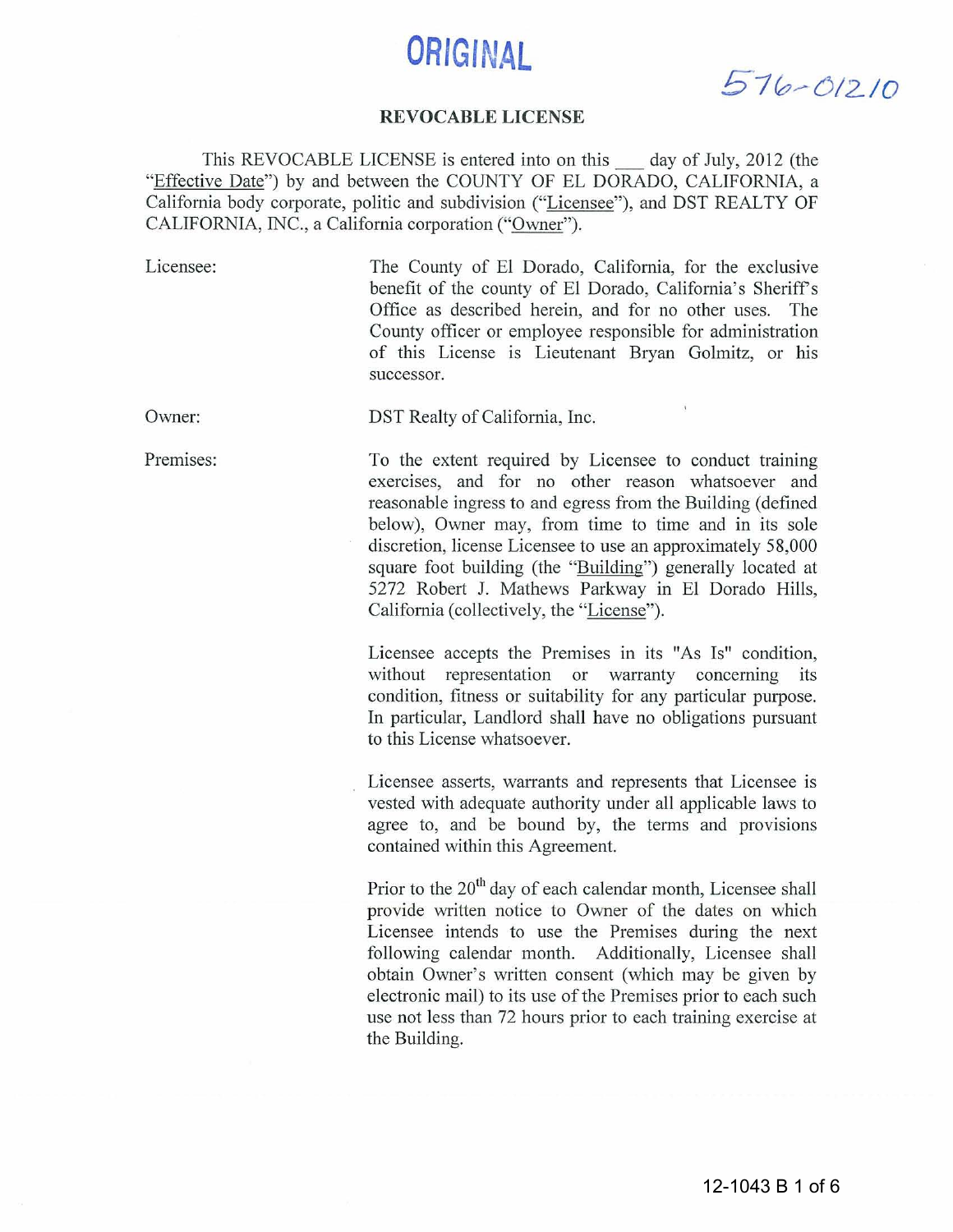Licensee shall not permit the use of the Premises by anyone other than Licensee, as described above; provided however, Licensee may use the Premises for joint training exercises involving Licensee's employees and personnel, and employees and personnel of another law enforcement agency(ies) so long as, in each such event, Owner has (i) provided prior written consent to such joint training exercises, and (ii) such other law enforcement agency(ies) provides Owner with evidence of its insurance in compliance with the requirements set forth below, which requirements necessarily include the naming of Owner as an "additional insured".

Notwithstanding anything to the contrary, Owner is not obligated to make the Building available to Licensee, and Owner may elect not to do so at any time and for any reason or no reason. In addition, Owner may terminate this Agreement at any time.

Licensee shall use the Building in strict compliance with all federal, state and local laws and regulations. Licensee shall not use any toxic or hazardous material (including, without limitation, tear-gas) in the Building without Owner's prior written consent (which consent may be withheld in Owner's sole discretion). After each use of the Building, Licensee shall clean and restore the Building to its condition prior to such use.

Rent or Occupancy Fee: Waived  $-$  no charge.

Insurance: Licensee shall maintain, at its sole cost and expense, the insurance coverages, and obligations, as outlined in Exhibit A attached hereto.

Release: Licensee acknowledges and agrees that Owner is entering into this License and making the Premises available hereunder solely as an accommodation to Licensee, and neither Owner nor any of its affiliates or agents shall have any liability to Licensee or any other person or party in connection with or arising directly or indirectly from this License or the use of the Premises by Licensee hereunder. LICENSEE HEREBY UNCONDITIONALLY RELEASES AND DISCHARGES OWNER AND OWNER'S AFFILIATES AND AGENTS FROM ANY AND ALL LIABILITY, CLAIMS, OBLIGATIONS, DAMAGES, COSTS OR EXPENSES WHATSOEVER IN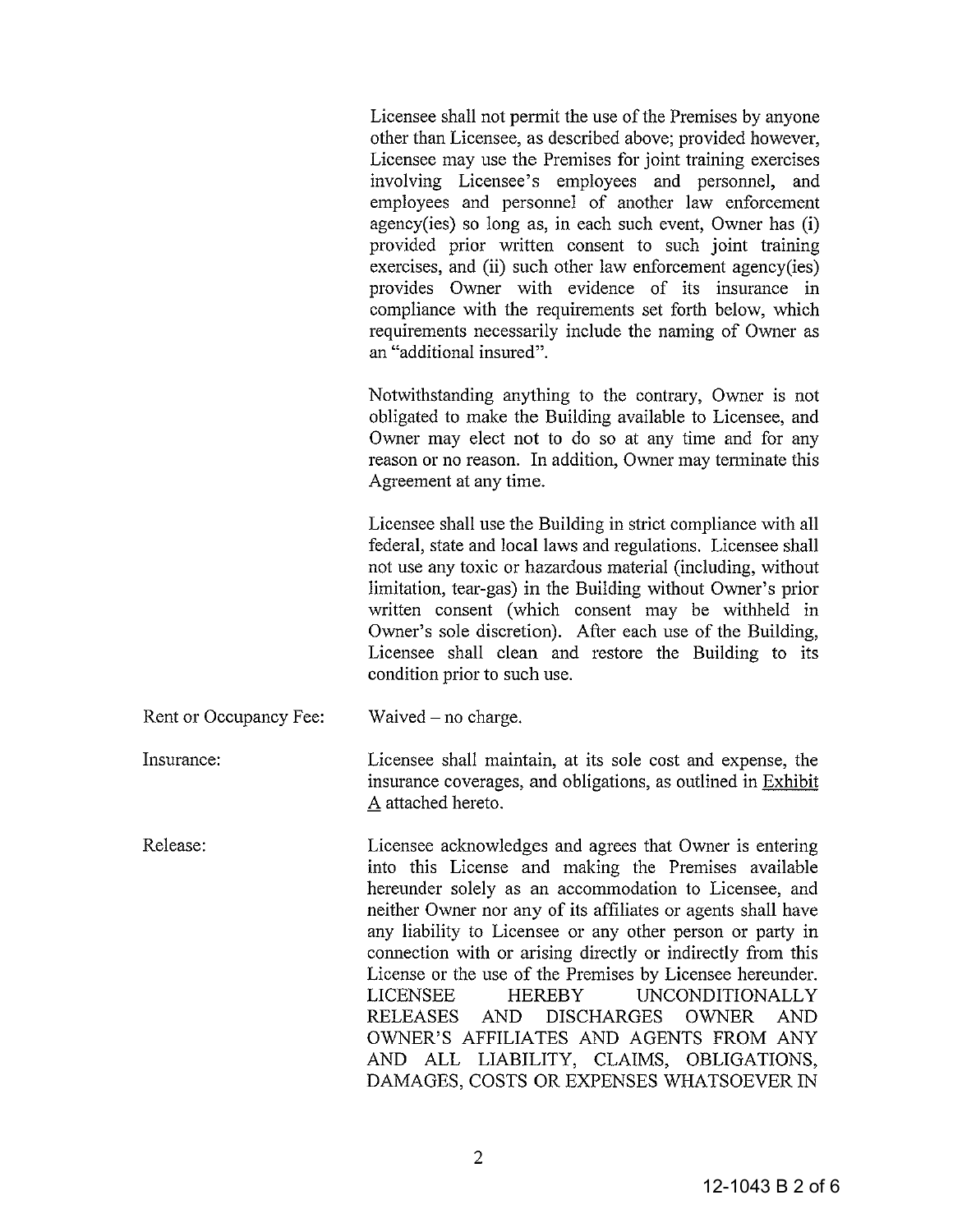CONNECTION WITH OR ARISING DIRECTLY OR INDIRECTLY FROM THIS LICENSE AND/OR THE USE OF THE PREMISES BY LICENSEE.

- Governing Law: Jury Trial Waiver: This License shall be governed by the law of the State in which the Premises is located. THE PARTIES HEREBY WAIVE TRIAL BY JURY IN ANY ACTION RELATING TO THIS LICENSE.
- Entire Agreement: This License constitutes the entire and exclusive agreement between the parties with respect to the Premises, and supersedes all other understandings, oral or written, relating thereto.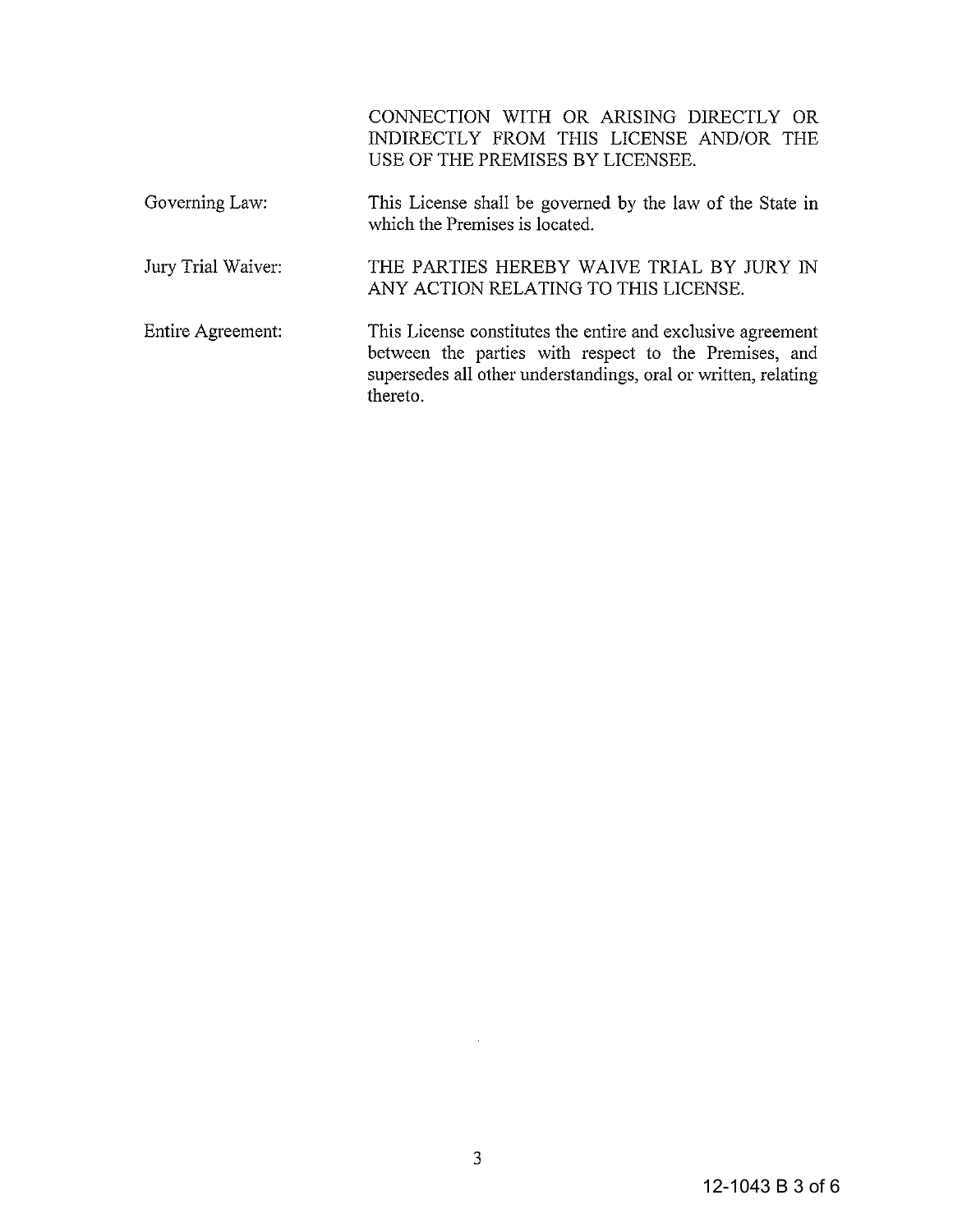IN WITNESS WHEREOF, the Licensee and Owner have executed this License as of the Effective Date.

### **Licensee:**

**THE COUNTY OF EL DORADO, CALIFORNIA,** a California body corporate, politic and subdivision

 $\mathbf{By:}$ Printed: Title: Chairman of the Board of Supervisors

## **Owner:**

**DST REALTY OF CALIFORNIA, INC., Owner:**<br> **DST REALTY OF CALIFORNIA, INC.,**<br>
a California corporation

Vincent P. Dasta, President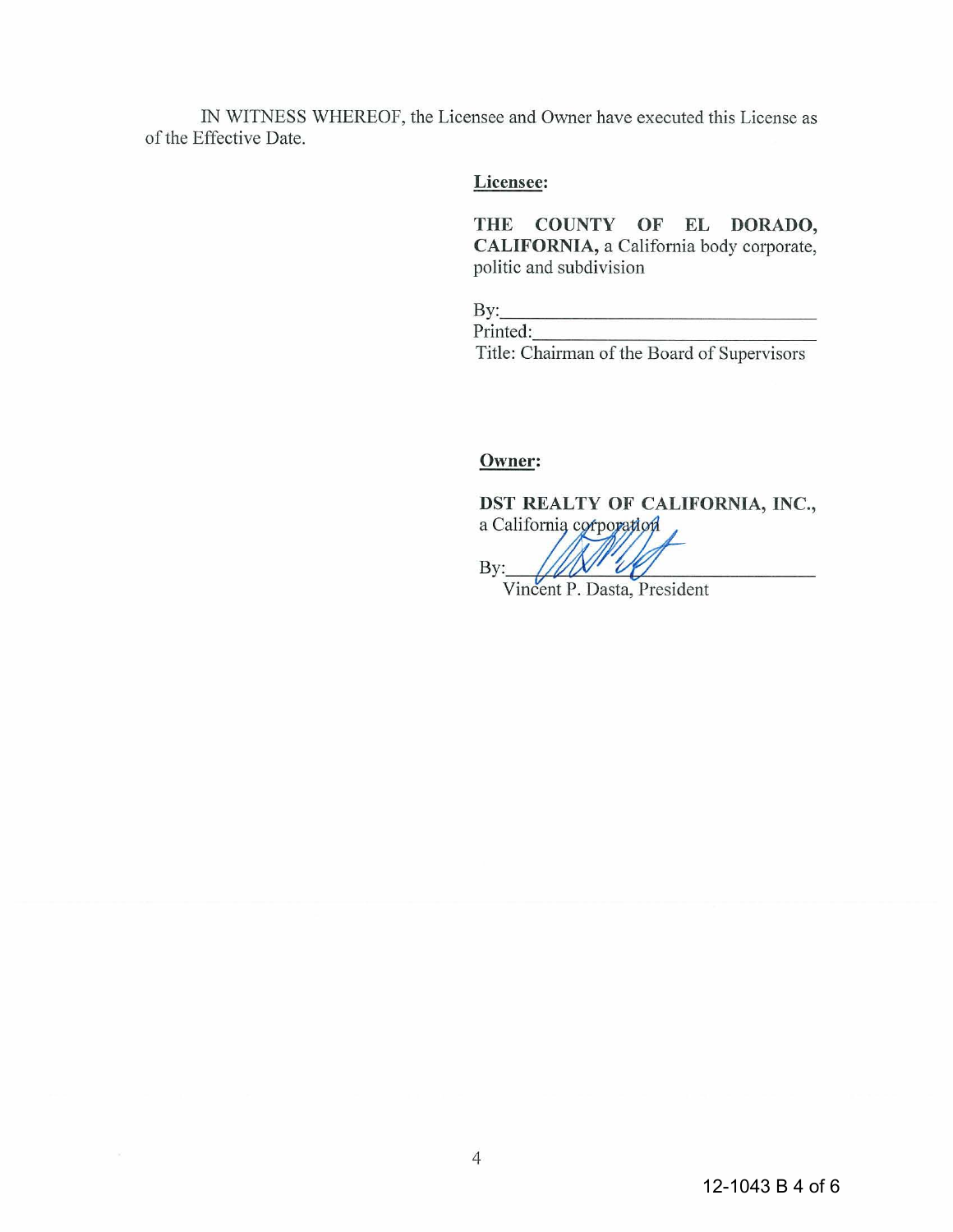#### **EXHIBIT** A **Insurance Requirements**

*Undefined capitalized terms used in this Exhibit shall have the same meaning provided to those terms in the License.* 

**Insurance:** Licensee shall provide proof of a policy of insurance satisfactory to the Owner and documentation evidencing that Licensee maintains insurance that meets the following requirements:

A. Full Workers' Compensation and Employers' Liability Insurance covering all employees of Licensee as required by law in the State of California.

B. Commercial General Liability Insurance of not less than \$1,000,000.00 combined single limit per occurrence for bodily injury and property damage.

C. Automobile Liability Insurance of not less than \$1,000,000.00 is required in the event motor vehicles are used by the Licensee to access the Premises or exercise its rights under License.

D. In the event Licensee is a licensed professional, and is performing professional services tmder this Agreement, professional liability (for example, malpractice insurance) is required with a limit of liability of not less than \$1,000,000.00 per occurrence.

E. Licensee shall furnish a certificate of insurance satisfactory to Owner as evidence that the insurance required above is being maintained.

F. The insurance will be issued by an insurance company acceptable to the Owner, or be provided through partial or total self-insurance likewise acceptable to the Owner.

G. Licensee agrees that the insurance required above shall be in effect at all times during the term of this License. In the event said insurance coverage expires at any time or times during the term of this License, Licensee agrees to provide at least thirty (30) days prior to said expiration date, a new certificate of insurance evidencing insurance coverage as provided for herein for not less than the remainder of the term of the License, or for a period of not less than one (1) year. New certificates of insurance are subject to the approval of Owner and Licensee agrees that no access shall be granted to the Premises prior to the giving of such approval. In the event the Licensee fails to keep in effect at all times insurance coverage as herein provided, Owner may, in addition to any other remedies it may have, terminate this License upon the occurrence of such event.

H. The certificate of insurance must include the following provisions stating that:

1. The insurer will not cancel the Licensee's coverage without thirty